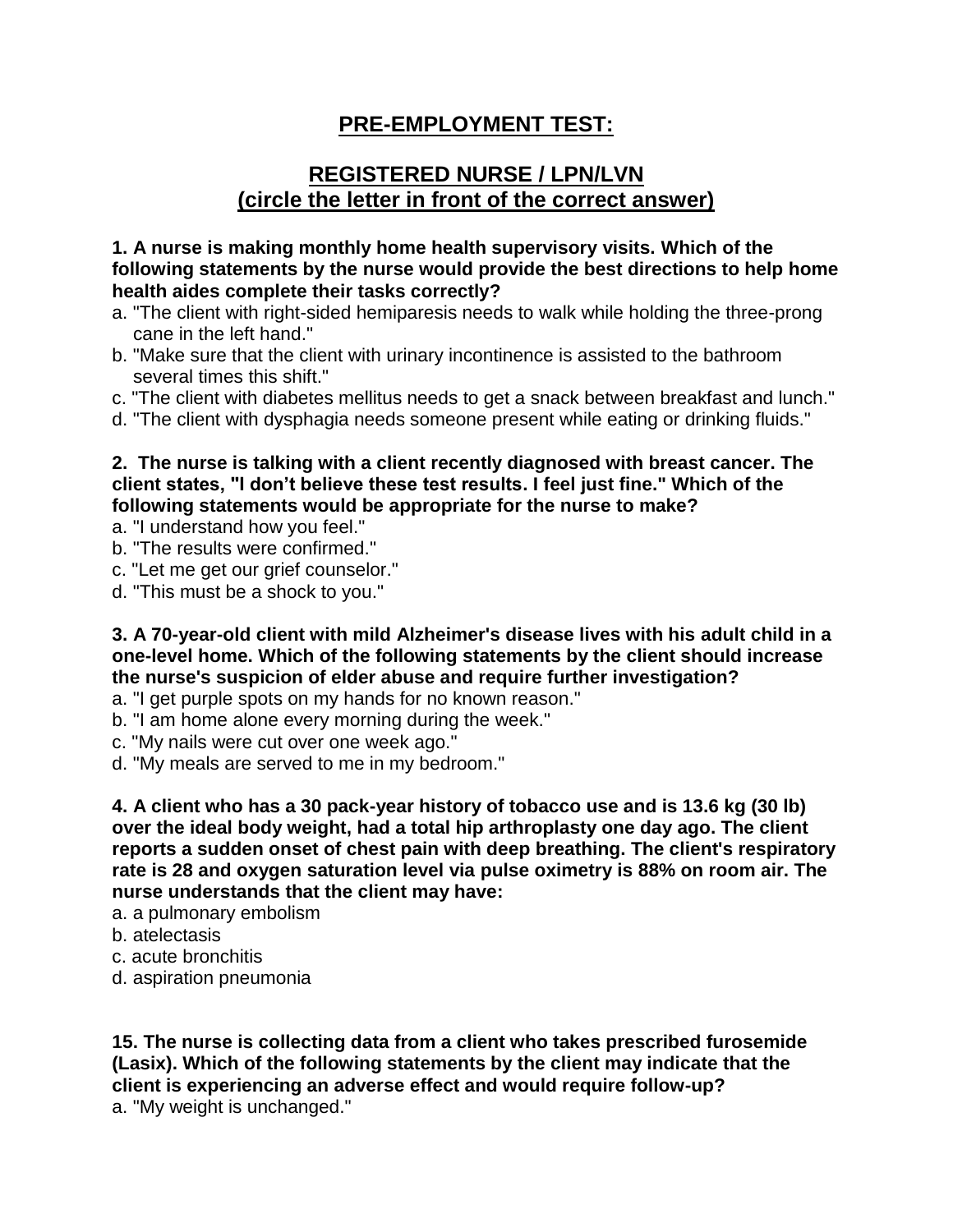- b. "I have ringing in my ears."
- c. "My urine looks like pale lemonade."
- d. "I have greenish-colored bowel movements."

**6. The nurse is discussing with a client who is having elective surgery today. The client says to the nurse, "I have heard some information about advance directives but do not really understand why an advance directive is needed." Which of the following statements would be appropriate for the nurse to make initially?** 

- a. "Someone else will discuss this with you."
- b. "It sounds like you are nervous about your scheduled surgical procedure."
- c. "Let me check your vital signs before I answer that question."
- d. "This document tells your caregivers what to do if you are not able to communicate with your choices."

## **7. The nurse is checking the vital signs of a 75-year-old client. The nurse should recognize that which of the following vital signs is within the age-based normal range?**

- a. blood pressure, 160/80 mm Hg
- b. oral temperature, 37.3°C (99.2°F)
- c. apical pulse, 70
- d. respirations, 24

**8. After an initial assessment, the nurse is writing the plan of care for a client with chronic obstructive pulmonary disease (COPD). The client looks thin and has lost about 5 kg (11 lb) during the past two months without any attempt to lose weight. Which of the following should the nurse recommend to help the client maintain or gain weight?** 

- a. adding butter to steamed vegetables
- b. adding an uncooked egg to an instant liquid breakfast beverage
- c. eating sugar-free gelatin as a between-meal snack
- d. eating toasted whole grain muffins

**9. The nurse is scheduled to do initial assessment for clients with chronic diseases. The nurse should recognize that the risk for developing pneumonia is increased if a client has which of the following diagnoses?** 

- a. diabetes mellitus
- b. diverticulosis
- c. angina pectoris
- d. hypothyroidism

#### **10. The nurse has attended a staff development conference regarding diabetes mellitus. Which of the following statements by the nurse would indicate a correct understanding of diabetes mellitus?**

- a. "Type 1 diabetes mellitus may be associated with an autoimmune process."
- b. "Type 1 diabetes mellitus is caused by the cell's resistance to insulin."
- c. "Type 2 diabetes mellitus is more common in low socioeconomic groups."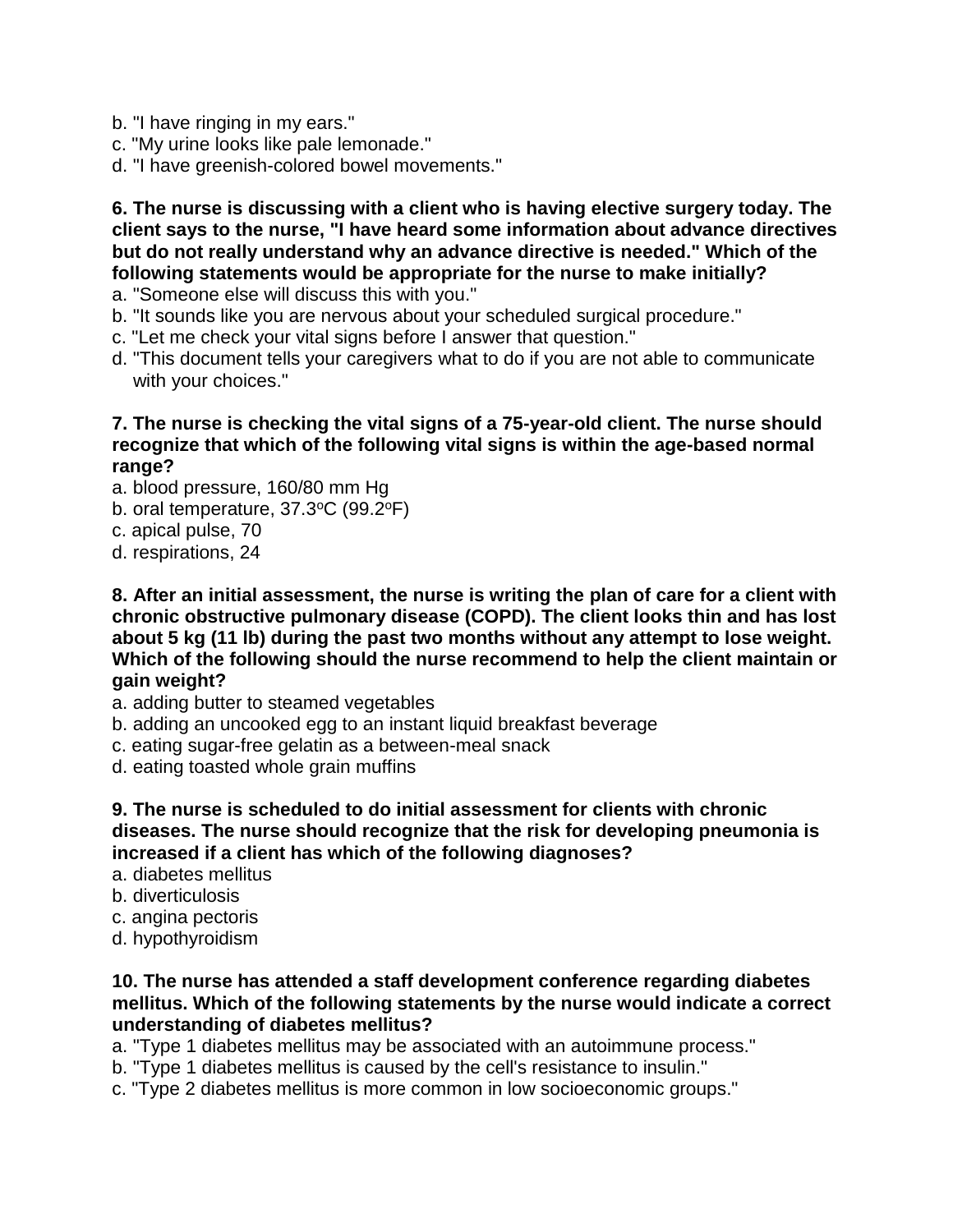d. "Type 2 diabetes mellitus may be treated with transplanted pancreatic cells."

## **11. The nurse knows that droplet precautions are required if a client has:**

- a. impetigo contagiosa
- b. varicella
- c. acute gastroenteritis
- d. viral pneumonia

**12. The nurse is reinforcing teaching with a client who has primary hypertension and diabetes mellitus. The client has new prescriptions for valsartan (Diovan) and metformin (Glucophage). Which of the following statements would be correct for the nurse to make?** 

- a. "Glucophage must be taken on an empty stomach."
- b. "A common side effect of Diovan is constipation."
- c. "Glucophage can cause a temporary metallic taste in the mouth."
- d. "Diovan has been associated with vision changes."

### **13. The nurse is reinforcing teaching with a client who has a prescription to begin metoprolol (Toprol XL). Which of the following should the nurse reinforce with the client?**

- a. "You should try to eat a consistent amount of food that contains vitamin K."
- b. "When you awaken in the morning, sit on the side of the bed for a while before standing."
- c. "Avoid taking this medication at the same time that you take any antacids."
- d. "If your pulse is less than seventy beats a minutes, do not take this medication."

## **14. The nurse is talking with a client with bipolar disorder. The nurse should understand that the client is likely to report episodes of**

- a. auditory hallucinations
- b. catatonia
- c. euphoria
- d. waxy flexibility

**15. The nurse is completing the intake and output record of a client. The client reports the following intake for breakfast: 1/2 cup of oatmeal, 1 pint of milk, 8 ounces of coffee, 4 ounces of orange juice, and 1/4 cup of a soft scrambled egg. Which of the following amounts should the nurse document as the client's liquid intake for breakfast?** 

- a. 1040 ml
- b. 980 ml
- c. 860 ml
- d. 600 ml